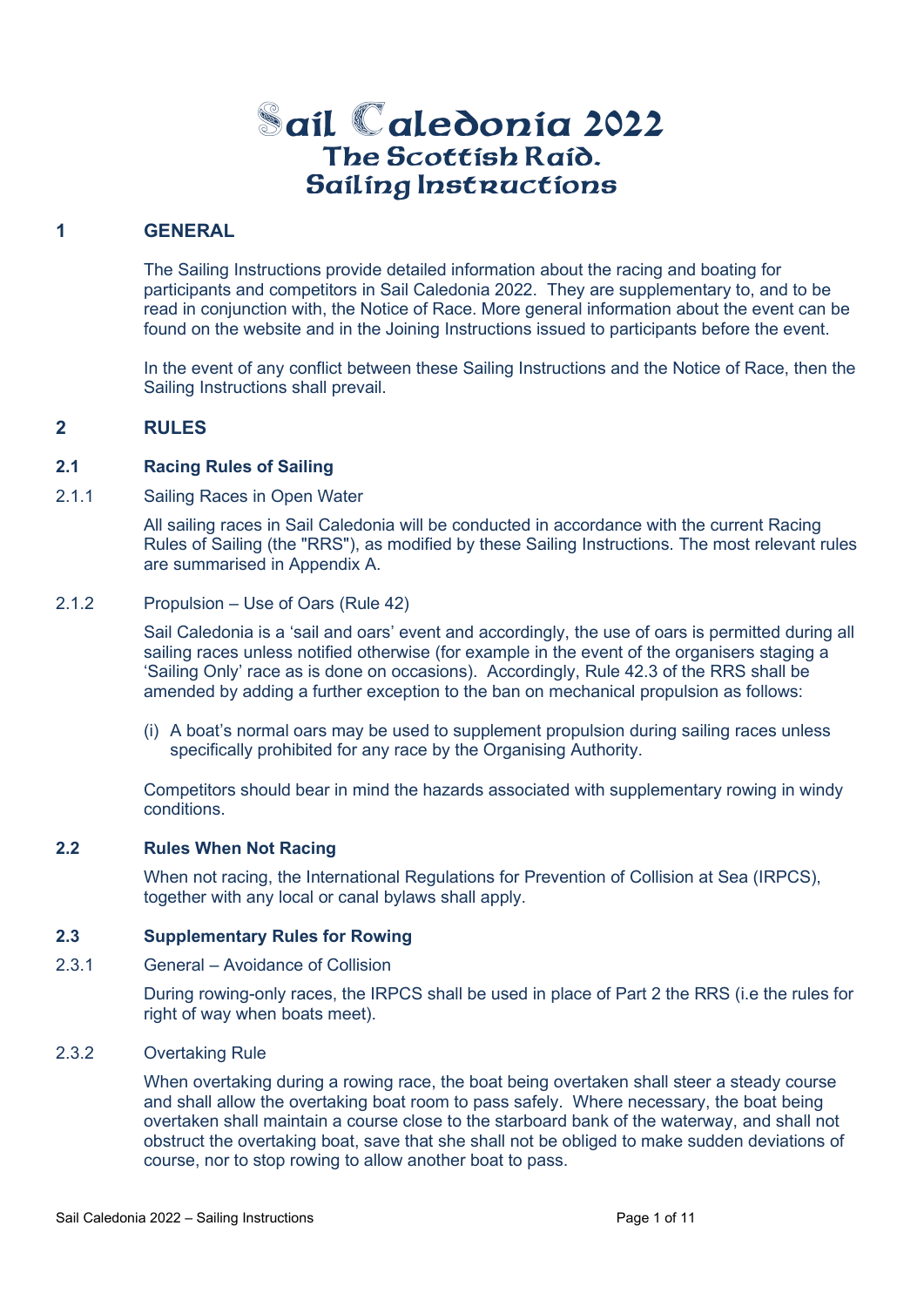## **2.4 Sail & Equipment Restrictions**

Boats are permitted only to use their normal cruising or working sails. Specialised racing sails, including spinnakers and other similar sails are not generally permitted. Trapezes, outriggers and sliding seats are also not generally permitted.

If sufficient boats enter that wish to make use of such equipment, then the organisers may allow 'development boats' in class 4 to race with no such restrictions. This will be at the discretion of the committee.. The Organising Authority reserves the right to allocate a boat to any particular class on the basis of anticipated or actual performance in the interests of promoting close competition, and to split any class. Classes will be finalised at registration.

## **3 ENTRIES**

## **3.1 Eligibility**

Only boats whose skippers have read the Notice of Race and completed the registration process, including exhibiting evidence of insurance and a satisfactory safety inspection may participate in Sail Caledonia.

## **3.2 Registration**

Registration will take place at Lochaber Yacht Club between 10:00 and 14:00 hrs on Saturday 28th May 2022.

## **4 RACES**

## **4.1 Race Programme**

The event shall consist of a series of 9 races completed over 7 days. These races, together with the intended start times and other qualifications are shown below. This list is for guidance only. The exact courses will be defined at the race briefing.

| Race                                                    | <b>Start</b>                       | <b>Notes</b>                                                                                                                                                                       |
|---------------------------------------------------------|------------------------------------|------------------------------------------------------------------------------------------------------------------------------------------------------------------------------------|
| Opening race, Loch Linnhe,<br>with Lochaber Yacht Club. | 16:00<br>Sat 28th May              | Race finishes at Corpach Basin.                                                                                                                                                    |
| Banavie to Gairlochy.                                   | 14:00<br>Sun 29thMay               | Canal section. Rowing Race.<br>Approx 12km.                                                                                                                                        |
| Loch Lochy                                              | 09:30<br>Mon 30th May              | Finish at north east end of Loch<br>Lochy. Course dependant upon<br>weather conditions. Approx 20km.                                                                               |
| Laggan "Round the Cans"                                 | 15:00<br>Mon 30th May              | Sailing and Rowing challenge in the<br>Ceann Loch at Laggan Locks.                                                                                                                 |
| Laggan Avenue                                           | 10.00 Tues $31^{st}$<br>May        | Rally up Laggan Avenue to Laggan<br>bridge immediately followed<br>by……                                                                                                            |
| <b>Loch Oich</b>                                        | <b>Tues</b><br>$31st$ May          | Race the length of Loch Oich.<br>Sailing only unless notified<br>otherwise. Race finishes before<br>Aberchalder Bridge. Course<br>dependant on weather. Approx<br>10 <sub>km</sub> |
| Kytra to Fort Augustus.                                 | 15:00 Tues 31 <sup>st</sup><br>May | Rowing pursuit race finishing in<br>Fort Augustus village. Approx 2km.                                                                                                             |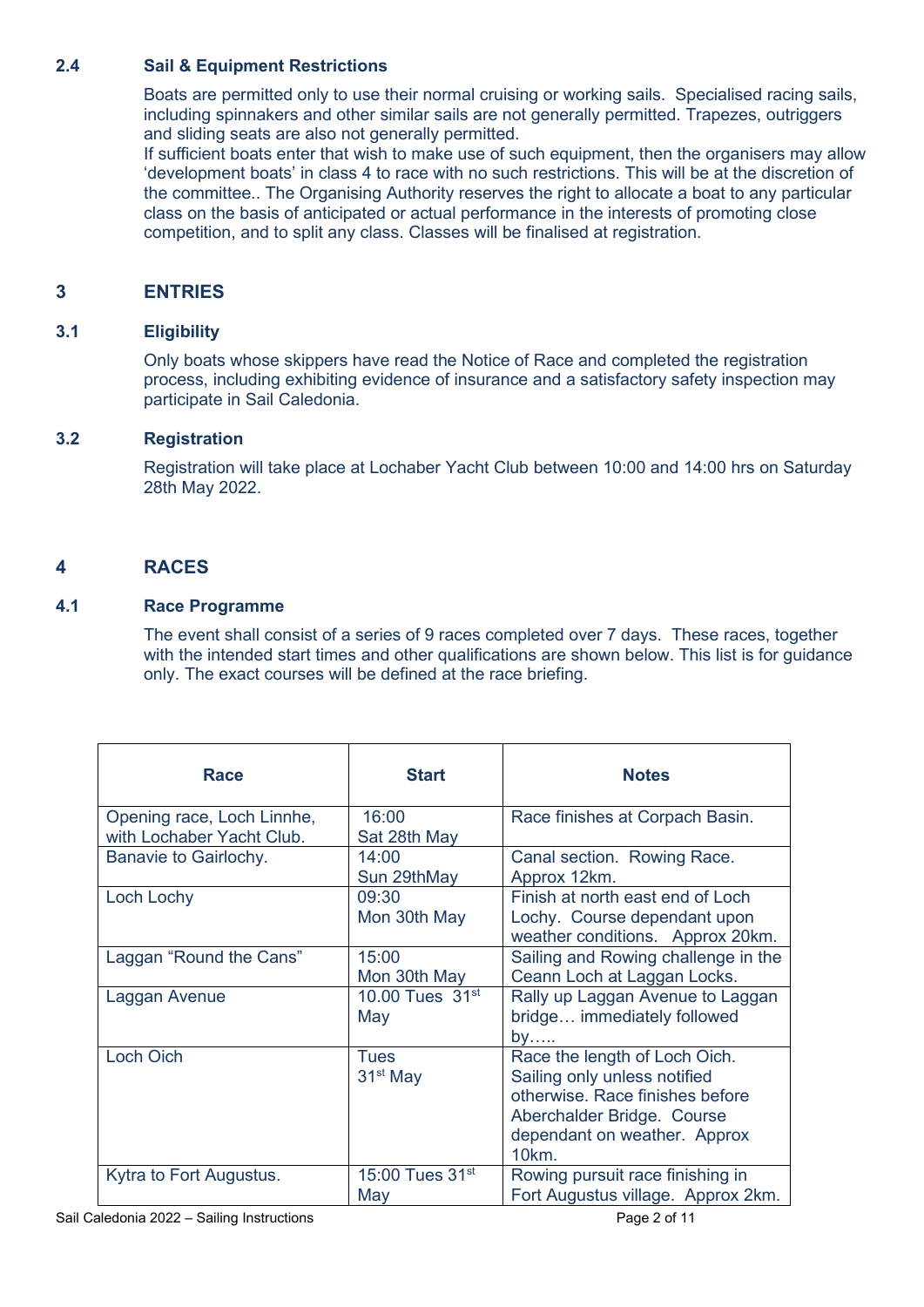| Loch Ness Race 1.                           | 06:00 / 09:30<br>Wed 1st June      | 2 Courses on Loch Ness. Fort<br>Augustus to Foyers. 'Loch Ness<br>Challenge' entrants via Lochend or<br>Dores 56km. Others direct 17km |
|---------------------------------------------|------------------------------------|----------------------------------------------------------------------------------------------------------------------------------------|
| Loch Ness Race 2.                           | 09:30<br>Thur 2 <sup>nd</sup> June | Finish at Lochend, course<br>dependant on weather. Approx<br>20km.                                                                     |
| Dochgarroch to Tomnahurich<br><b>Bridge</b> | 08.00<br>Fri 3 <sup>rd</sup> June  | Rally from Dochgarroch to<br>Tomnahurich Bridge and on down<br>the Muirtown flight. Approx 6 kms                                       |
| Beauly / Moray Firth Race                   | 12:00<br>Fri 3rd June              | Finish at North Kessock prior to late<br>afternoon slipway recovery. Course<br>dependant on weather.                                   |
|                                             |                                    |                                                                                                                                        |

The organisers reserve the right to alter the race programme to suit weather and other conditions. Any such changes will be notified per para. 6 below.

## **4.2 Courses**

Courses will be decided by the Race Manager after taking account of the weather forecast and any safety related matters. Courses may be posted by 19:00 on the day prior to the race or at the morning skippers briefing, but in any event no later than 1 hour prior to the programmed start of any race.

## **5 NOTICES TO COMPETITORS**

#### **5.1 Race Office**

The Race Office shall be aboard the motor-cruiser **'Lochnaga**r' which shall also serve as the committee boat.

#### **5.2 Notices**

Notices to competitors will be posted on the saloon notice board located in the accommodation vessel / clubhouse 'Ros Crana.'

## **5.3 General Briefings**

A general briefing for all skippers and crew will be held ashore beside Ros Crana of Caledonia at 19:00 hours every evening. Results from the day's racing, safety issues arising, any changes to the proposed race programme and details for the following day's sailing will be communicated at these briefings.

## **5.4 Skippers' Briefings**

Where necessary (e.g. due to sudden changes of weather etc.) a skipper's briefing will be called. This will be signalled by five or more repeated blasts on a hand foghorn and displaying a rectangular red flag at the meeting point.

## **6 CHANGES IN THE SAILING INSTRUCTIONS**

As far as possible any change in the sailing instructions will be posted by 19.00 hrs on the day before it will take effect. Otherwise changes may be communicated during the general or skipper's briefings or before 09.00 hrs on the day.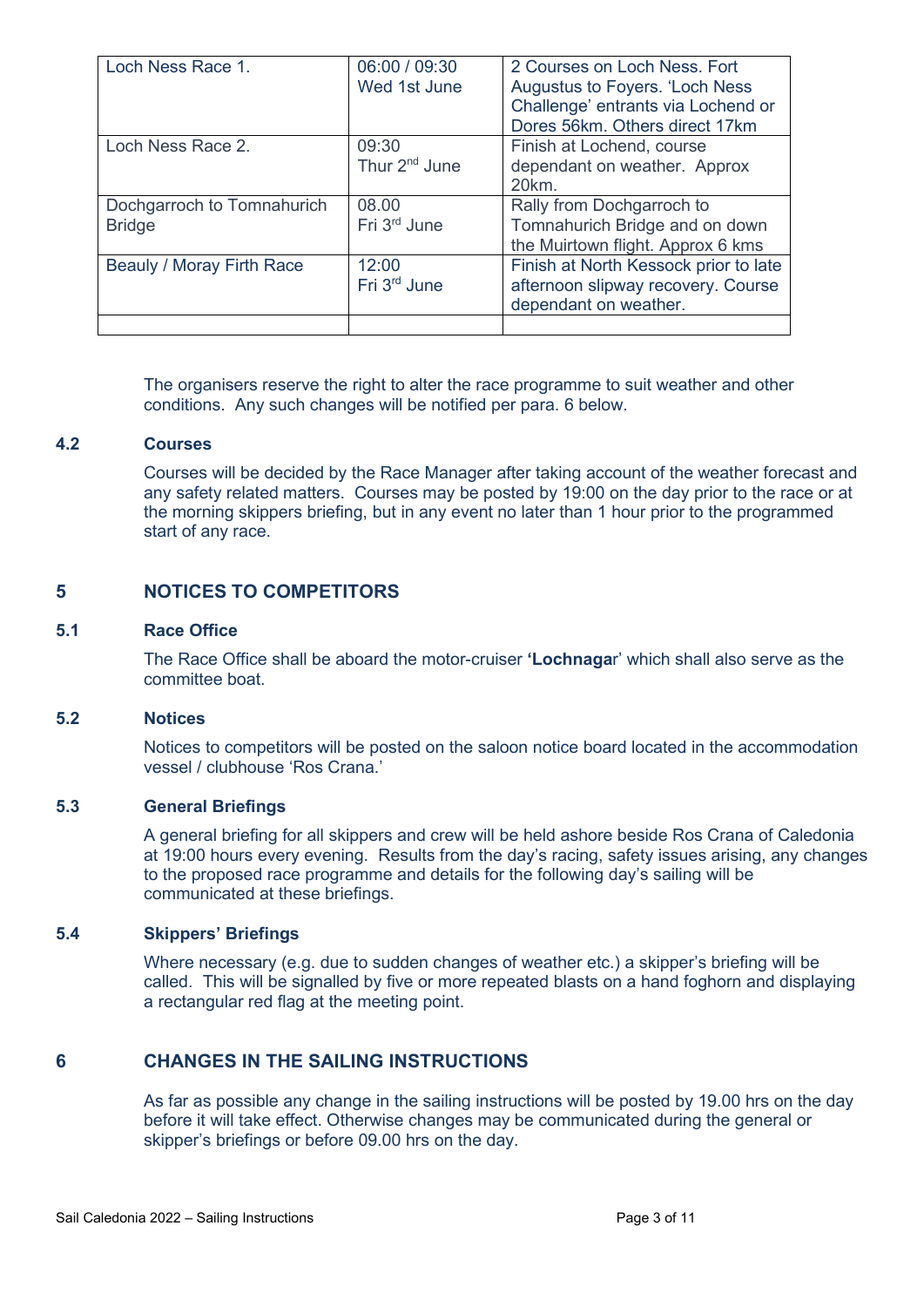## **7 GENERAL RACE PROVISIONS**

## **7.1 Marks**

Marks will be large cylindrical yellow inflatable buoys or orange mooring buoys or similar.

## **7.2 The Start (Sailing Races in Open Water)**

The start line will be between the committee boat flying an orange flag and a start-line mark. If possible, starts will be arranged so that the start line lies in the direction of the wind with the committee boat at the windward end. The starting procedure will be as follows:

| <b>Time Before Start</b> | <b>Meaning</b>       | <b>Action &amp; Signals</b> |
|--------------------------|----------------------|-----------------------------|
| 10 minutes               | <b>Early Warning</b> | 1 long sound on foghorn.    |
|                          |                      | Orange rectangular flag.    |
| 4 Minutes                | Preparatory signal   | 1 sound. Blue rectangular   |
|                          |                      | flag                        |
| 1 Minutes                | 1 minute signal      | 1 sound. Blue flag removed. |
| 0 Minutes                | <b>Start</b>         | 1 sound. Orange Flag        |
|                          |                      | removed.                    |

Participants are reminded that no part of their boat shall be within the triangle formed by the ends of the starting line and the first mark after the 1 minute signal has sounded (Rule 30). Flying of a red flag on the committee boat shall indicate that one or more boats has violated this rule. Boats which break the rule shall sail around the end of the start line marker and then restart. Penalty for non-compliance shall be the addition of 3 points.

## **7.3 The Start (Rowing Races)**

The start line will be at right angles to the canal reach and between the committee boat flying an orange flag and a mark or orange flag positioned on the opposite bank.

Starting will be in pairs at 2 minute intervals or as advised by the race manager. The starting order will be sequential according to the fleet numbers issued to boats at registration, except in the case of a pursuit race when starting will be according to handicap time. A warning signal comprising 1 sound and the flying of a rectangular blue flag will be given 5 minutes prior to the start of the first pair of boats.

## **7.4 The Finish**

The finish line will be between the committee boat flying an orange flag and an outer mark or orange flag on the shore as advised during the skipper's briefing. Skippers are advised to note their finishing time and the boats finishing immediately ahead or behind in case of confusion as to vessel identities.

## **7.5 Scoring & Discards**

The Low Point System as per Appendix A of the RRS shall apply. Under this system, each boat is awarded points according to her position in the race (first, one point, second – two points, etc). The boat with the lowest score at the end of the series (after discarding her worst score) is the winner for that class. In the event of a tie, then the boat with the lowest points in the discarded race is placed higher.

Each boat will be allowed 1 discard from the complete series.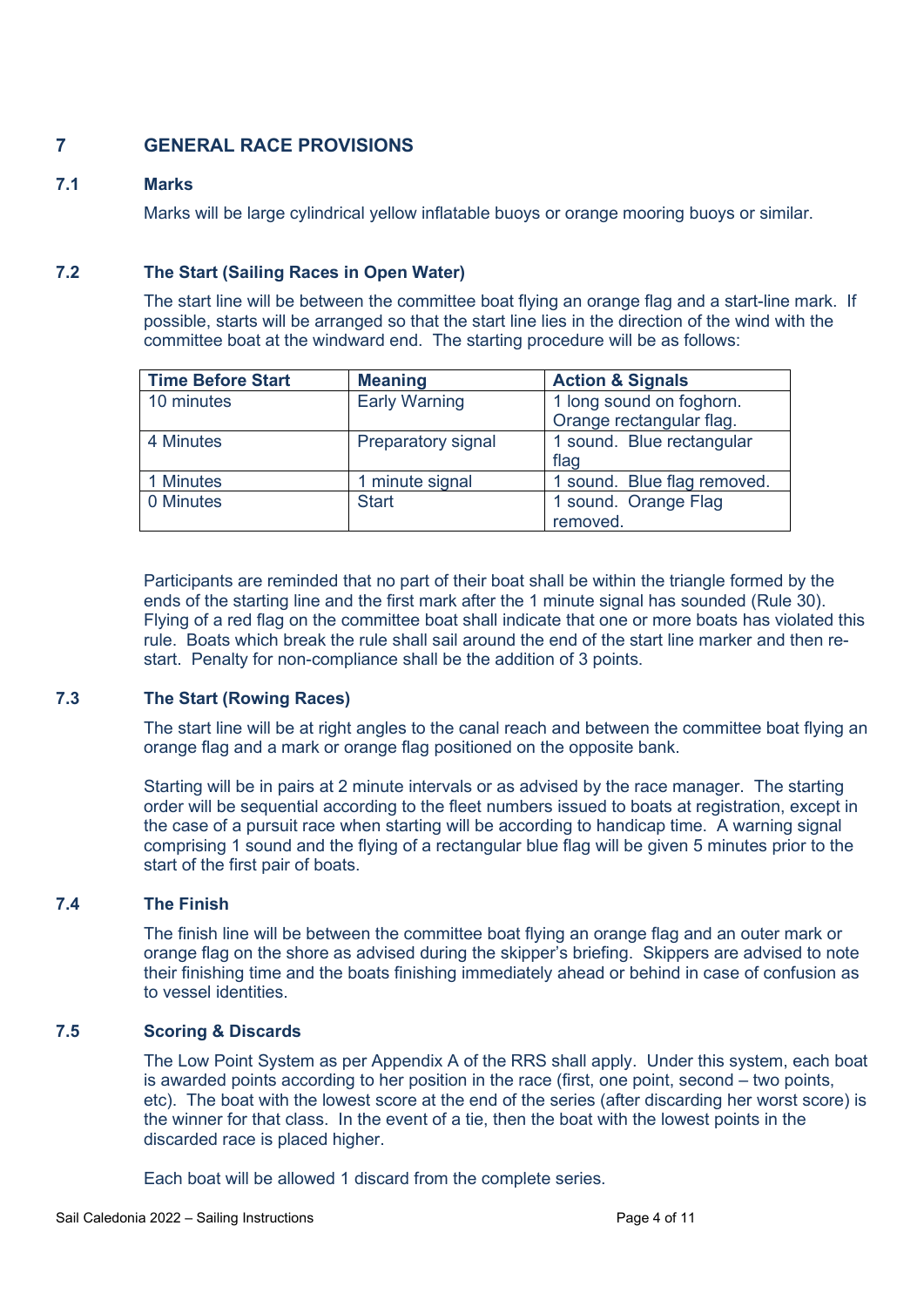Boats that did not start, did not finish or were disqualified from a race receive the score equal to the number of boats in that class entered in the event plus one point.

## **7.6 Trophies**

Prizes will be awarded as follows:

- A prize for the first placed boat in each class over the complete series.
- A prize for the best overall performance across the whole fleet.
- A prize for the first placed boat to complete the 'Loch Ness Challenge', a 36 nautical mile course from Fort Augustus to Lochend and back to Foyers within 12 hours
- The 'Highlander Trophy' will be awarded to the first placed boat to complete all the racing and rallying legs 'unassisted and under their own power'. Boats will not be eligible if they use engines or accept tows (except when being walked between locks on a staircase). No crew exchanging is permitted and all crew must camp having carried all their equipment in the vessel for each leg. They must prepare their own breakfast and lunch using re-supply as found at shops en-route, but evening meals are provided as usual.
- The 'Endeavour Award'. This trophy will be awarded to the person or persons who, at the discretion of the committee, have shown the most "endeavour" during the week.
- The Best Dressed Boat competition. Boats will dress all over at either Cullochy or Kytra lock and will be judged on arrival at Fort Augustus.
- 'Mystery' prizes may be awarded at the discretion of the race committee.

## **7.7 Postponement**

The organisers may decide to postpone or cancel a particular race in order to ensure the safety or enjoyment of participants. Such action will be communicated at a skipper's briefing which will be called as soon as possible after the decision to postpone or cancel has been taken.

## **7.8 General Recall**

In the event of several boats breaching Rule 30 relating to starting penalties, or an error in the start procedure, a general recall may be signalled. This is indicated by a long sound signal and displaying a red flag.

In the event of a recall, boats should return to the starting area and the complete start sequence will be repeated.

## **7.9 Course Shortening**

In the event of the course being shortened, a blue flag will be displayed by a safety boat near one of the course marks. The shortened course may either be as previously notified at the skippers' briefing or instructions may be given by the safety boat.

## **7.10 Race Abandonment**

Once the race has been successfully started the red flag signal would then indicate a race abandonment. Proceed to shelter as directed by the safety team.

## **7.11 Time Limit**

The committee will endeavour to set courses which can be completed by the slowest boats within a reasonable timeframe. It will however be necessary to set time limits for longer races and these will be advised during the respective skipper's briefing. Boats that do not complete the course within the time limit are deemed not to have finished.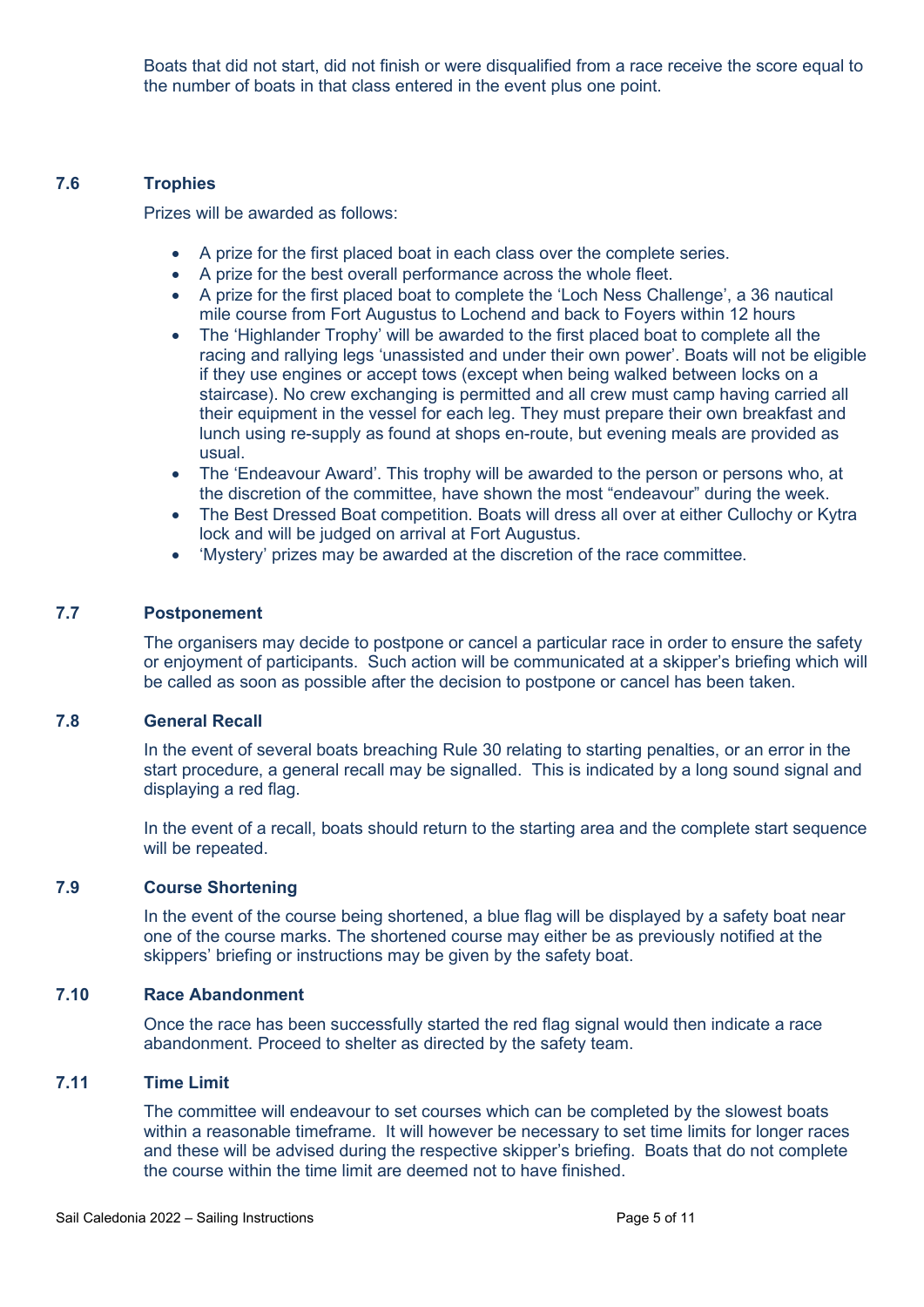## **7.12 Protests (Discouraged)**

A boat intending to protest because of an incident occurring in the racing area that she is aware of shall hail 'Protest' and conspicuously display a red flag by the end of the leg of the course immediately following the leg that the incident occurs on. She shall display the flag either until she finishes or retires, or, if the incident occurs near the finishing line, until the race committee acknowledges seeing her flag. In all other cases she shall inform the other boat as soon as reasonably possible.

Protests shall be written on forms available at the Race Office and lodged there within 1 hour 30 minutes after the time of the last yacht's finish on the last race on that day. Protest notices will be posted within 30 minutes of the protest time limit to inform competitors where and when there is a hearing in which they are parties to a protest or named as a witness. Decisions of the jury will be final.

## **8 SAFETY**

## **8.1 Event Safety Management**

Event safety management is the responsibility of the Safety Manager, Martin Balcombe, who has authority to direct operations in the event of any accident or dangerous occurrence.

Event safety management is however limited to the management of the racing and rallying legs in such a way as to mitigate against un-avoidable risks. It does not include the safety management of individual boats which remains the responsibility of the designated Responsible Person for that vessel.

## **8.2 Responsibility for Safety**

Responsibility for safety of each vessel rests entirely with the designated Responsible Person for that boat as notified to the Organising Authority on the registration form. As stated in the Notice of Race, It is for the Responsible Person to decide whether the boat is fit to sail in the conditions in which it will find itself. By launching or setting out for the race/rally area or by starting or continuing in any part of Sail Caledonia the Responsible Person confirms that the boat is fit for those conditions and that the crew has sufficient equipment, experience and fitness to participate safely in the respective part of Sail Caledonia.

## **8.3 Health & Safety Plan**

Attention is drawn to the Health and Safety Plan for the event. Copies are available in the Race Office on request. The Health and Safety Plan includes a set of emergency procedures. These will be posted in the Race Office and the support boats and supplied to all skippers at Registration.

## **8.4 Safety Equipment & Standards**

All boats are required to carry safety equipment and comply with the standards set out in Appendix B to these Sailing Instructions

## **8.5 Crew Numbers**

The 'nominal' crew number for each boat shall be stated on the event registration form. This is to allow a 'head count' during an emergency. Although changes to crew numbers are permitted, skippers must inform the Race Manager of any changes at least 1 hour prior to the start of any race or rallying leg.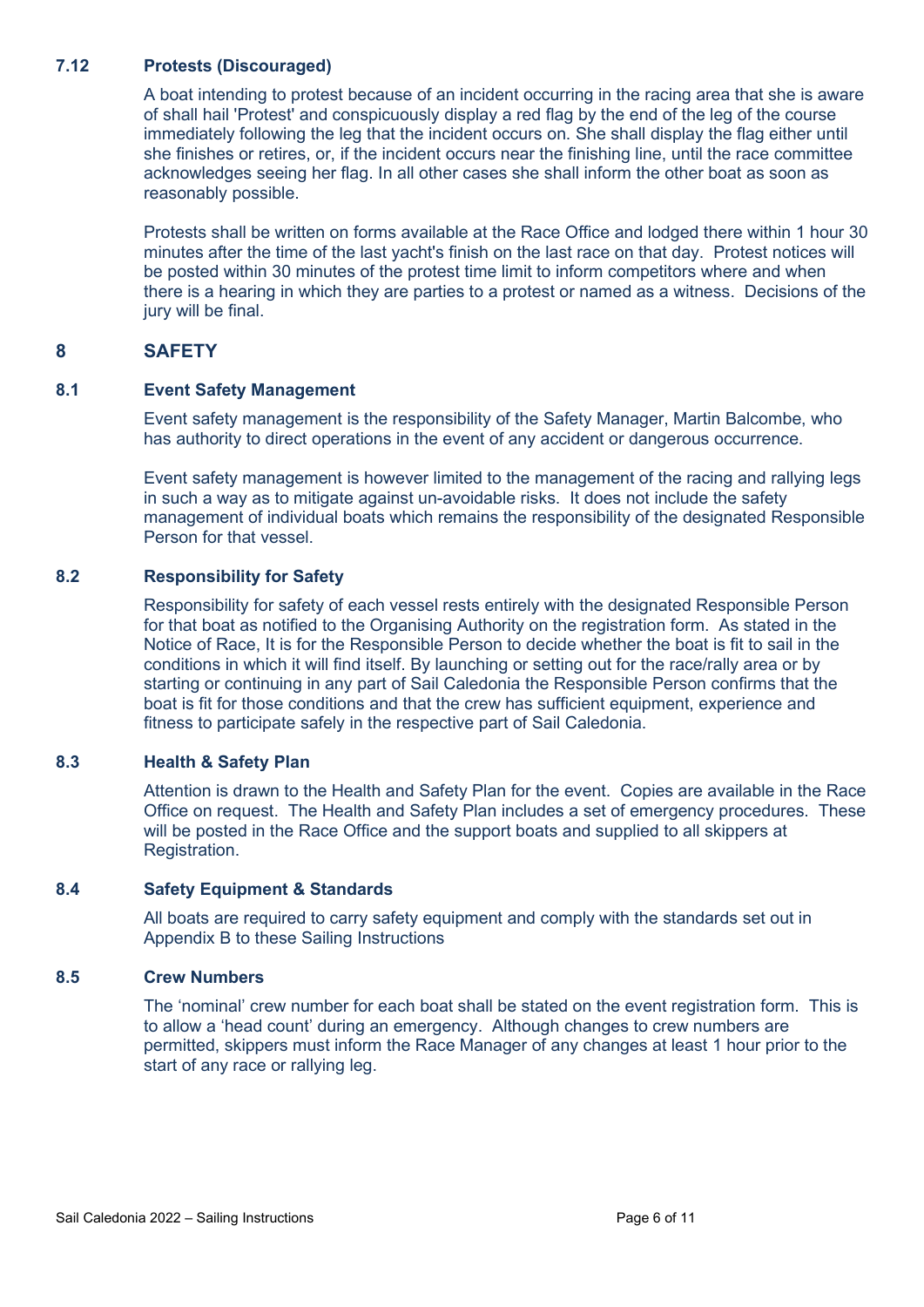### **8.6 Personal Buoyancy**

Adequate personal buoyancy shall be worn by all crewmembers whilst afloat. Wet suits and dry suits do not constitute adequate personal buoyancy. Requirements regarding specific types of buoyancy equipment can be found in Appendix B of these Sailing Instructions.

## **8.7 Compliance with Safety Directions**

Participants are obliged to comply with any safety instructions, particularly in an emergency. Such instructions could include an instruction to abandon a swamped or disabled vessel and/or accept a tow to safety. Failure to comply with such instructions constitutes a breach of safety rules and may result in disqualification from a particular race or from the complete event.

## **8.8 Safety Outwith Programmed Races**

The organisers do not provide safety cover for boats outwith programmed races or rallying legs of the event.

## **9 PRESS AND PUBLIC RELATIONS**

Participants in Sail Caledonia are reminded that this is a not-for-profit event and that public bodies and commercial sponsors have provided some of the costs of running the event. In return participants are asked not to do anything that could bring the event into disrepute or cause offence. Entrants are also asked to co-operate with any members of the press and to be welcoming and courteous to interested members of the public.

## **10 NAVIGATIONAL INFORMATION**

#### **10.1 General**

Courses for races will as far as possible be set to avoid navigational hazards and any unavoidable hazards will be brought to the attention of skippers during the respective briefing.

By and large the Lochs Lochy and Ness are free from navigational hazards. Skippers should be aware of potential traffic on canal reaches, particularly motor cruisers whose skippers may have little or no nautical experience and may never have heard of the 'rules of the road'.

#### **10.2 Loch Oich**

Loch Oich has numerous shallow areas and submerged rocks and hence it is advisable to keep to the marked channel. The channel marks are green for starboard, red for port when heading north-east. Loch Oich also has the River Garry entering from the west bank approximately half way along. A current follows the west bank to the weir where the River Oich starts. Skippers are advised to keep clear of the weir, particularly after heavy rainfall when river currents may be strong.

## **10.3 Loch Ness**

Skippers should bear in mind that Loch Ness is a large body of water with a considerable fetch in the direction of the prevailing wind. Accordingly wave heights can become significant for smaller craft at the down-wind end. The banks to the loch are precipitous and landing is impossible for much of the length of the loch, particularly on the south side. Finally, there is another weir where the canal and the River Ness split just south-west of Dochgarroch. Again, skippers are advised to keep clear of this weir.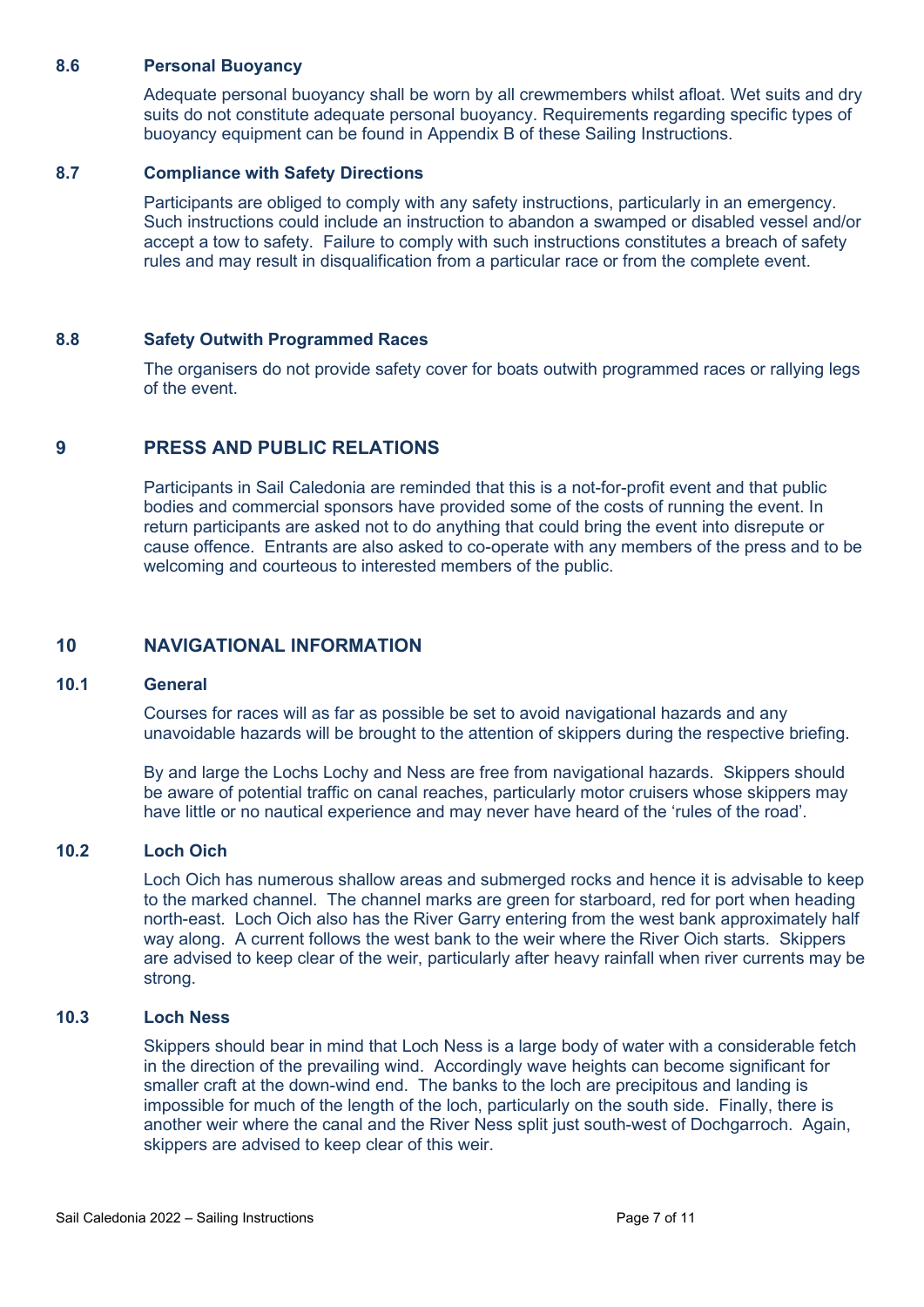## **10.4 Procedure in Locks**

Owing to the range in size and robust-ness of boats participating, care is necessary when entering canal locks and the instructions of the lock-keepers should be adhered to. Generally we ask that boats enter the locks one-by-one with the largest boats first. It is generally recommended to get way on the boat (by rowing) outwith the lock and to use the way to carry the boat alongside the remainder of the fleet. A drogue to enable the boat to be stopped should be kept ready.

Generally, the whole fleet will fit into a single lock with perhaps three boats on either side being warped whilst the remainder are tied up alongside the outer boats. Please take your turn handling warps on long lockings! The boat on the outside (i.e. away from the wall) should provide the fenders to prevent damage to its neighbour.

Oars should be shipped into the vertical position when in the locks. This avoids congestion and possible damage. Care is required when lowering oars into a boat.

Let's hope for fair winds and plenty of sunshine!

**Martin Balcombe Event Manager February 2022.**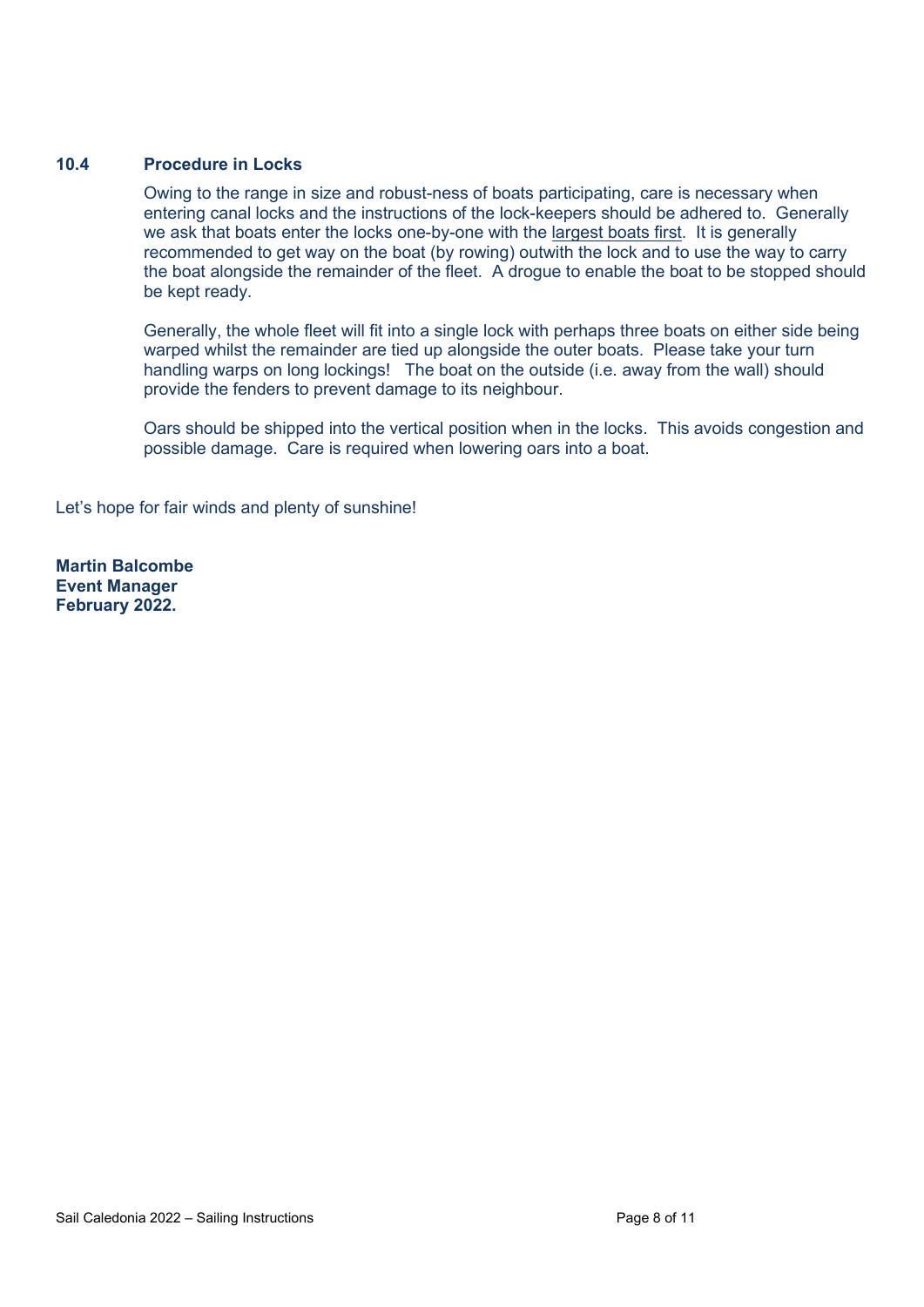# **-ail aledonia 2022 -** the Scottish Raid

## **SAILING INSTRUCTIONS**

## **APPENDIX A – SUMMARY OF RELEVANT RULES**

Below is a summary interpretation of extracts of the RRS as they relate to Sail Caledonia. A full version of the rules is available at www.sailing.org/documents/racing-rules.php and in the Race Office. In the event of conflict, the full version of the rules shall prevail.

## **Part 1 – Fundamental Rules**

All participants are obliged to assist persons or vessels in danger. All vessels are to carry adequate safety equipment and crew-members are responsible for wearing personal buoyancy. All participants shall compete in a manner consistent with the principles of sportsmanship and fair play and accept the rules. The decision to start or continuing racing rests with the boat alone. Drug-taking is prohibited.

## **Part 2 – When Boats Meet (Rules of the Road)**

Starboard tack has right of way. Windward boat keeps clear unless overtaking and clear astern (i.e. its foremost part is behind the aftermost part of the boat ahead). Overtaking boat keeps clear until overlapped (i.e. no longer clear astern). A tacking boat must keep clear of others regardless of the tack she is on.

Boats should avoid contact with the onus being on the boat which does not have right of way to take action as soon as necessary to avoid contact. A right of way boat need only take action when it is clear that the other boat is failing to do so. When changing course, a right of way boat must give other boats reasonable room to keep clear.

The inside boat generally has right of way at a mark or obstruction. A boat that requires room at a mark or obstruction to avoid danger shall hail the other boat. Boats performing penalty manoeuvres shall keep clear of others. Boats shall avoid capsized or disabled boats and nonracing boats shall avoid those racing.

## **Part 3 – Conduct of A Race**

The start sequence is set out in the Sailing Instructions. Boats shall pass each mark on the correct side and in the correct sequence. Boats shall not be within the triangle formed by the ends of the starting line and the first mark after the 1 minute warning signal (Rule 30). Boats failing to comply with rule 30 shall sail to the starting side of the line around one end of the line before re-starting. Boats shall not touch any mark and if they do they shall make a complete 360 degree turn once all other boats are clear.

## **Part 4 – Other Requirements when Racing**

A boat may receive outside assistance in the event of danger.

A boat shall not use any form of propulsion other than the wind and water and, as allowed for in the Sailing Instructions, oars.

Crew shall not wear or use specially weighted clothing or equipment.

Every boat shall have a designated Responsible Person.

A boat may only use the equipment on board at the time of her preparatory signal for any race. Crew may not join or leave the boat after the preparatory signal unless ill or injured.

## **Part 5, 6 & 7 – Protests, Redress Etc, Entry and Organisation**

Contact the Race Office if required!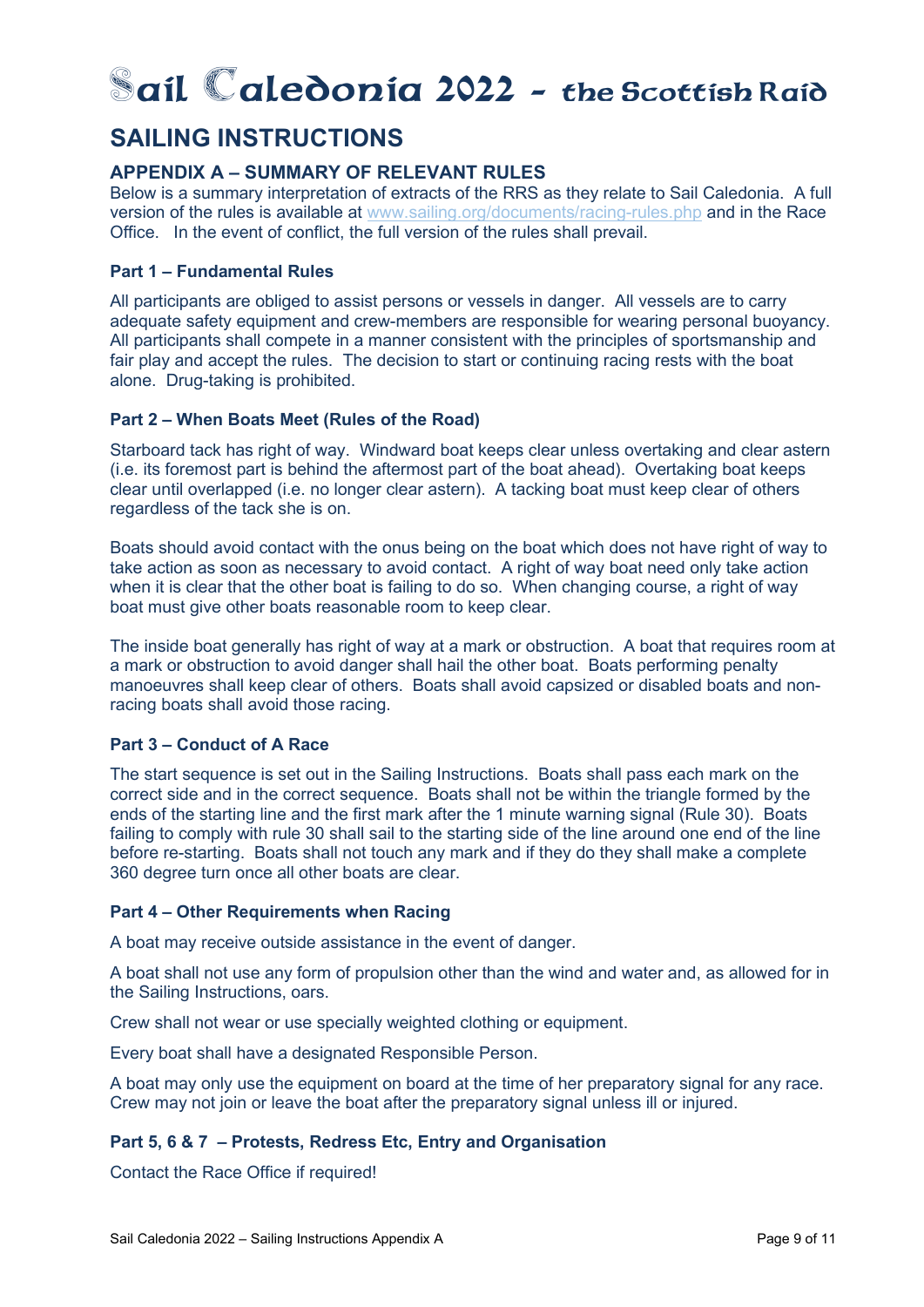# **-ail aledonia 2022 -** the Scottish Raid

## **SAILING INSTRUCTIONS**

## **APPENDIX B – REQUIRED SAFETY EQUIPMENT LIST**

All vessels taking part in Sail Caledonia will submit to a safety inspection on arrival. This must be completed and the vessel accepted by the Safety Manager before launching will be permitted. They are required to carry equipment or comply with the following:

- The vessel shall have sufficient buoyancy to avoid sinking and to support the crew in the event of swamping or capsize. Watertight lockers that add to the buoyancy of the boat should not be used to store emergency equipment. Buoyancy bags should be extremely secure as they have a habit of working free in swamped boats.
- The mainsail should have at least one set of reef points and be capable of being reefed underway.
- A bucket secured to the vessel by a lanyard and at least one other method of bailing (pump, 2nd bucket etc).
- Anchor, warp and chain suitable for the vessel.
- Sufficient oars and rowlocks to propel the boat against a strong headwind (including 1 spare oar).
- 2 warps of 15 metres for use in the canal locks or for being towed
- Drogue or other device capable of slowing the boat in cramped conditions where oars cannot be used. (Strong bucket on long lanyard may be sufficient for smaller boats).
- Foghorn
- Distress Flares, 2 x hand smoke or (preferably) floating smoke, 2 x pinpoint red. Flares to be kept in a sealed water-tight container securely attached to the vessel by a lanyard and accessible in the event of swamping. Laser flares may be used instead of the pinpoint reds, but we do insist on the smoke flares.
- Fire extinguisher (for vessels with engines or cooking facilities)
- Buoyancy aids or lifejackets with whistle are to be provided for each of the crew. These should be worn on open water or when in canal locks. Buoyancy aids are preferred as they give assistance to the user in the event of capsize. Lifejackets that have no integral buoyancy are not ideal as they either provide no assistance or, if inflated, hamper the user in recovery of the boat. Automatically inflating lifejackets are not suitable as they hamper the user in the event of capsize.
- $\bullet$  1<sup>st</sup> Aid kit.
- Spare dry clothing in a water tight container
- Survival bag or Thermal Protective Aid.
- Food and warm drink for long exposed races (e.g. Lochs Lochy & Ness).
- Bosun's bag with tools / shackles / cordage.
- Sufficient fenders to protect one side of the boat

Please advise the event management in advance if you cannot comply with any of the above. We can arrange for equipment to be provided and/or consider exemptions where safety will not be compromised for a particular case. Please see the Joining Instructions – Equipment, for how to order any equipment you need for the event.